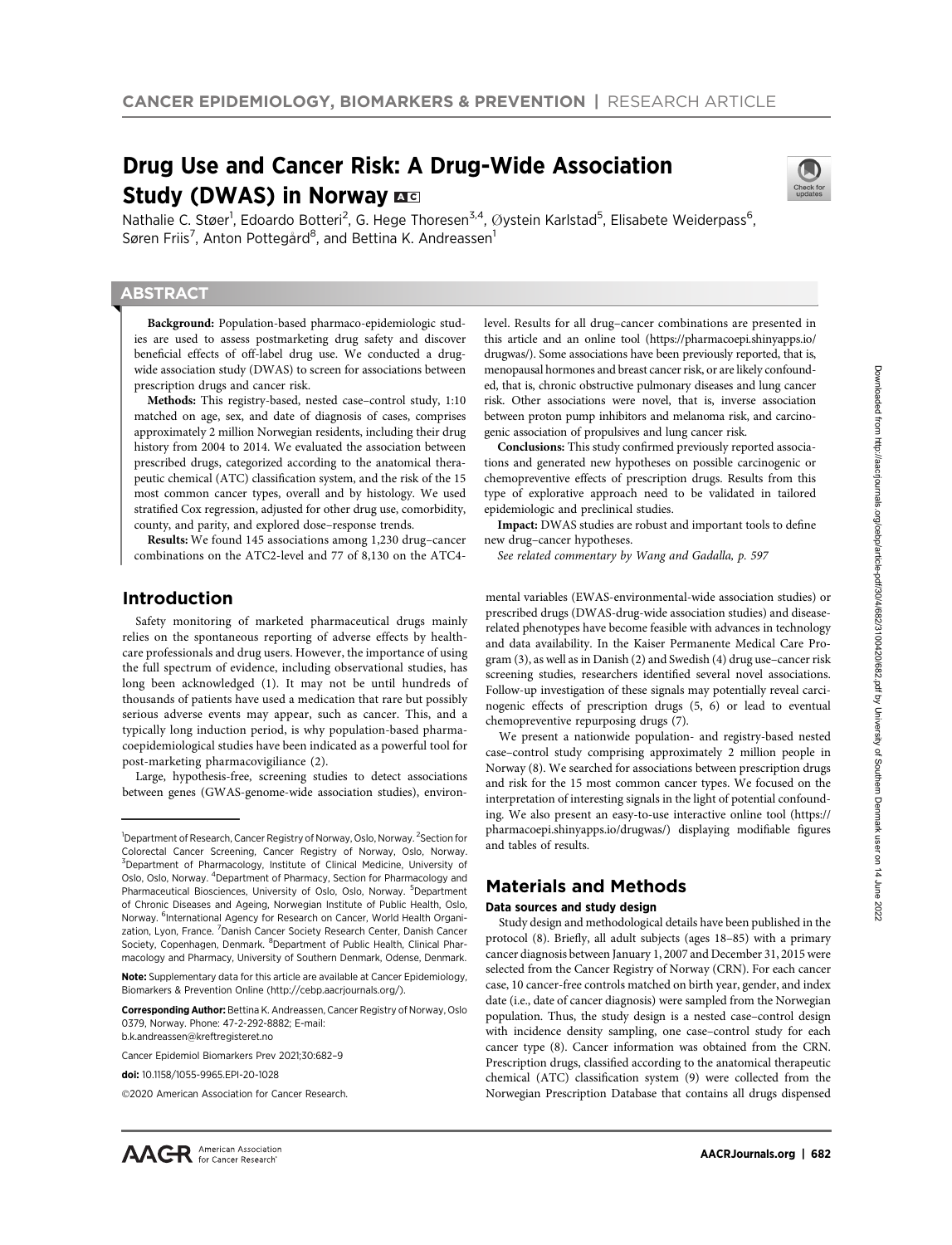from pharmacies to patients in ambulatory care. The Norwegian Patient Registry provided information on comorbidities and the Medical Birth Registry of Norway on parity.

# Exposures and Outcome

# Drug use

All drug exposure was based on prescriptions from January 1, 2004 up to one year before index date for cases and controls to reduce the possibility of reverse causation. All drug–cancer associations were analyzed on the ATC2- and ATC4-level, as well as some associations on the ATC5-level. We used the ATC classification system 2017 version, where active substances are classified in a hierarchy with five different levels, according to anatomical/pharmacological (ATC1-level), therapeutic/pharmacological/chemical subgroups (ATC2- to ATC4-level) and active substance (ATC5 level; refs. 10–12).

Drug use was categorized according to number of prescriptions filled up to one year before index date; non-use (0–1 prescription), intermediate use (2–7 prescriptions), and long-term use ( $\geq 8$ prescriptions).

The main exposure was long-term use, corresponding to approximately 2 years of use assuming a duration of 3 months per prescription filled. When analyzing long-term use of drugs on the ATC4-level, nonusers of the particular drug class who had used other drugs within the same ATC2-level were put in a separate category to keep a clean reference category (non-use). Dose–response relationships for the ATC2- and ATC4-level were assessed for all drug and cancer type combinations with signals when comparing long-term use versus nonuse (signal defined below).

### Dose–response relationships

Dose–response relationships for the ATC2- and ATC4-level were assessed for all signals from the drug use–cancer risk association testing (long-term use vs. non-use). The ATC-level–specific cumulative defined daily doses (DDD) were categorized according to quintiles among the users with one additional category for the non-users. If not, all quintiles could be uniquely defined (due to many equal cumulative DDDs) or if there were less than 100 users of the particular drug, the cumulative DDDs were categorized according to tertiles.

We classified dose–response relationships as continuously increasing or decreasing (in short: dose–response relationships) or associations mainly independent of dose. The criteria for detrimental or protective dose–response relationships was defined as at least one dose–response signal with an unadjusted P value of less than 0.1 and that each hazard ratio (HR) was larger (detrimental associations) or smaller (protective associations) than the previous dose category. One single exception (a miss) from this rule was allowed, but the following estimate had to be larger/smaller than the estimate before the miss. The criteria for associations mainly independent of dose was defined as not being among dose–response relationships and that all HRs and  $HR = 1$ were included in a  $\pm 10\%$  interval around the mean of all HRs (excluding non-user category). Some ATC-codes do not have a DDD, for instance A10BA02, and when cumulating DDD's over ATC2- or ATC4 levels these prescriptions were not included in the calculation of dose–response relationships.

#### Cancer outcome

Cancer cases were categorized by topography according to the International Classification of Disease Tenth Revision (ICD-10) as in the publication "Cancer in Norway" (13). We included the 15 most common cancer types in Norway (Table 1). This choice ensured at least 70% power for at least 80% of the ATC2-categories. We also categorized each cancer type by major histological subtype and reported results for the most common ones (≥20% of all cases out of all cancers of a certain type).

# **Covariates**

For comorbidities, we used the Patient Registry Index (PRI) with 15 levels, a modified version of Charlson Comorbidity Index (14). Longterm use of other medications (other drug use), defined as whether the patients are long-term users of drugs from other drug groups on the same ATC-level than the drug of interest, was set as a binary indicator. County of residence was categorized according to the four health regions in Norway (north, mid, south-east, west and unknown). Parity was defined for females at index date.

#### Statistical analysis

We used Cox regression models stratified by case–control sets to obtain HRs with 95% confidence intervals (CI). We adjusted all estimates for comorbidity index (continuous variable), use of other drugs and county of residence. The estimates of drug associations with female cancers (breast, endometrial, and ovarian) were additionally adjusted for parity (continuous variable).

The main analyses evaluated the associations between long-term drug use versus non-use and the risk of cancer (on topographical level and by histological subgroups). To assess dose–response associations, we analyzed the cumulative DDD, which was analyzed as a factor with the lowest user category as the reference.

We required at least 10 cases and controls in the long-term user and non-user group for a drug–cancer combination to be analyzed.

To quantify the effect of covariates on effect estimates, we calculated the change in HR estimates for all drug–cancer combinations by comparing the HR estimates from the statistical models with and without adjustment.

All statistical analyses were performed using R version 3.4.4 ([http://](http://cran.r-project.org) [cran.r-project.org\)](http://cran.r-project.org).

#### Multiple testing

For each ATC-level, we adjusted for multiple testing based on the number of tested drug groups within each cancer type using Bonferroni (15), thus treating each nested case–control study as independent and the tests for the different drug groups as dependent. In the following, associations with adjusted P values below 0.05 were considered to be associations or signals. Associations were considered as detrimental when  $HR > 1$  and protective when  $HR < 1$ .

#### Comparison with other drug–cancer screening results

We evaluated how many of our signals were also found in the association screening studies performed previously (2, 4). As the Swedish screening solely included associations between drugs (ATC4-level) and breast, colon and prostate cancer (in addition to cancer overall), we only compared the results for these three cancer types and we relied solely on the results from the Cox regression. We compared the Danish screening results with ours by comparing results on the ATC4-level for histological subtypes.

# Results

The total number of cases and controls included in this study as well as the distribution of sex, age, region, comorbidity and parity (for female cancers only) are presented in Table 1.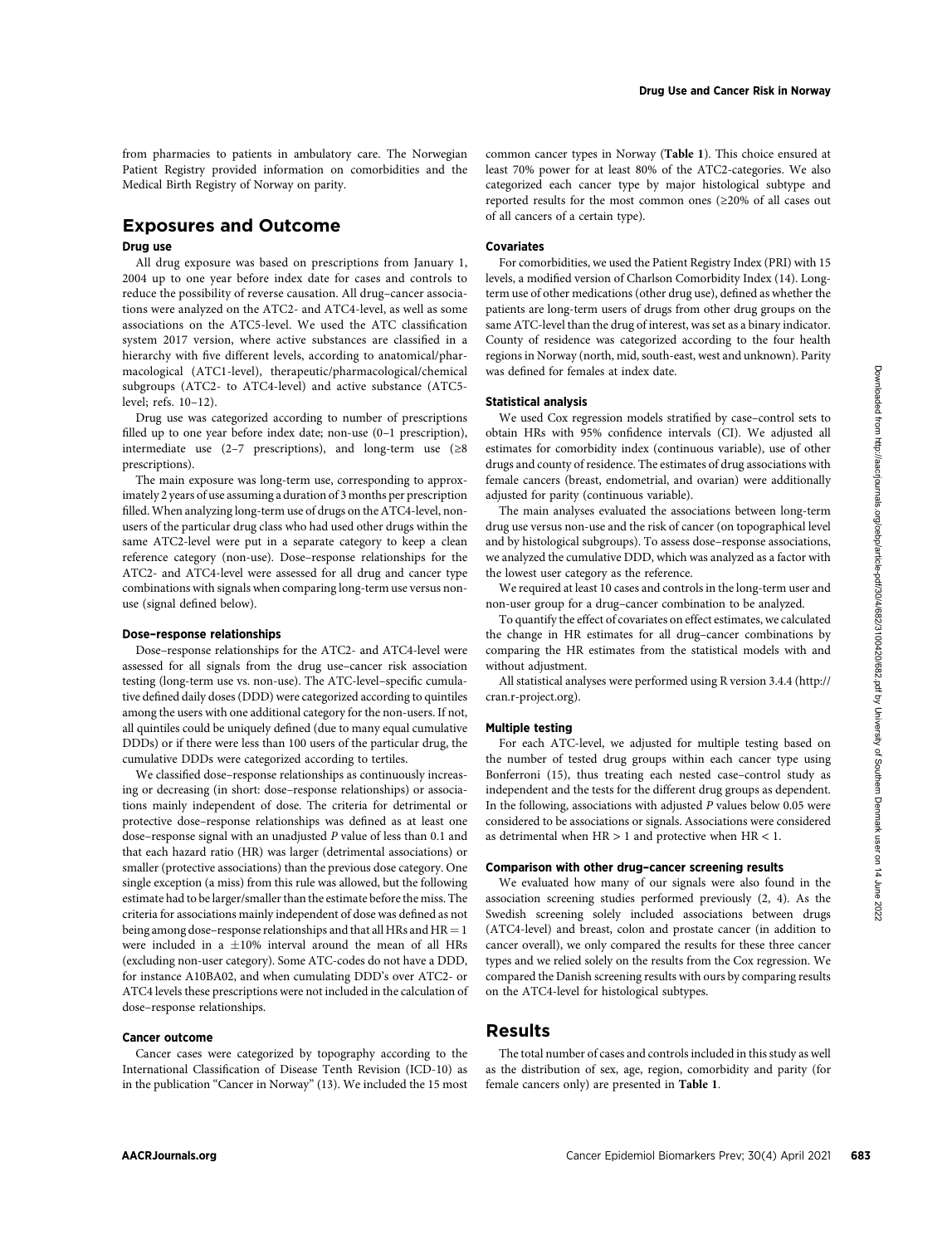|               |          |         | ŠĕX                 | Age         |                  | Region of residence |                       |                         |               | Comorbidity (PRI) |                 |            | Parity                               |              |
|---------------|----------|---------|---------------------|-------------|------------------|---------------------|-----------------------|-------------------------|---------------|-------------------|-----------------|------------|--------------------------------------|--------------|
|               |          |         | Male                | Median      | South east       | West                | Ξ                     | North                   |               | $\overline{1}$    | $\frac{1}{2}$   |            | <u>ገ</u>                             |              |
|               |          | z       | $\hat{\mathcal{E}}$ | (10R)       | n (%)            | n (%)               | n (%)                 | n (%)                   | n (%)         | n (%)             | n (%)           | n (%)      | n (%)                                | n (%)        |
| Stomach       | Cases    | 3,077   | 64%                 | 69 (60,78)  | 1,501 (49%)      | 656 (21%)           | 495 (16%)             | 415 (13%)               | 2,537 (82%)   | 345 (11%)         | 195 (6%)        |            |                                      |              |
|               | Controls | 30,770  |                     |             | 16,855 (55%)     | 5,901 (19%)         | 4,411 (14%)           | 3,049 (10%)             | 26,494 (86%)  | ,835 (9%)         | ,441(5%         |            |                                      |              |
| Colon         | Cases    | 16,830  | 49%                 | 71 (63, 78) | 8,989 (53%)      | 3,512 (21%)         | 2,508 (15%)           | ,758 (10%)              | 13,992 (83%)  | ,888 (11%)        | 950 (6%)        |            |                                      |              |
|               | Controls | 168,299 |                     |             | 93,051 (55%)     | 31,650 (19%)        | 23,732 (14%)          | 7,208 (10%)             | I42,824 (85%) | 6,969 (10%)       | 8,506 (5%)      |            |                                      |              |
| Rectum        | Cases    | 8,841   | 60%                 | 68 (60,76)  | 4,830 (55%)      | 888 (21%)           | (4%) 912              | 888 (10%)               | 7,682 (87%)   | 76 (9%)           | (%) 188         |            |                                      |              |
|               | Controls | 88,410  |                     |             | 48,429 (55%)     | 16,850 (19%)        | 12,592 (14%)          | 8,942 (10%)             | 76,368 (86%)  | 8,239 (9%)        | 3,803 (4%)      |            |                                      |              |
| Pancreas      | Cases    | 4,716   | 52%                 | 70 (62, 78) | 2,609 (55%)      | 851 (18%)           | 709 (15%)             | 532 (11%)               | 3,814 (81%)   | 573 (12%)         | <b>829 (7%)</b> |            |                                      |              |
|               | Controls | 47,160  |                     |             | 26,054 (55%)     | 8,811 (19%)         | 6,695 (14%)           | 4,812 (10%)             | 40,245 (85%   | 4,635 (10%)       | 2,280 (5%)      |            |                                      |              |
| Lung          | Cases    | 19,040  | 55%                 | 69 (62, 76) | 10,782 (57%)     | 3,588 (19%)         | 2,525 (13%)           | 2,061 (11%)             | 4,387 (76%)   | 2,888 (15%)       | 765 (9%)        |            |                                      |              |
|               | Controls | 190,400 |                     |             | (55%)<br>105,389 | 35,758 (19%)        | 26,817 (14%)          | 9,553 (10%)             | 62,421 (85%)  | 8,704 (10%)       | 9,275 (5%)      |            |                                      |              |
| Bladder       | Cases    | 9,250   | 74%                 | 70 (63, 78) | 5,094 (55%)      | (%8) 202)           | (%1) 223(             | ,109 (12%)              | 7,453 (81%)   | ,124(12%)         | 673 (7%)        |            |                                      |              |
|               | Controls | 92,499  |                     |             | 50,534 (55%)     | 17,391 (19%)        | 13,423 (15%)          | 9,514 (10%)             | 77,595 (84%)  | 9,694 (10%)       | 5,210 (6%)      |            |                                      |              |
| Kidney        | Cases    | 5,036   | 68%                 | 65 (56,73)  | 2,770 (55%)      | 927 (18%)           | 813 (16%)             | 519 (10%)               | 4,133 (82%)   | 591 (12%)         | 312 (6%)        |            |                                      |              |
|               | Controls | 50,360  |                     |             | 27,602 (55%)     | 9,659 (19%)         | 6,915 (14%)           | 5,090 (10%)             | 43,852 (87%)  | 4,433 (9%)        | 2,075 (4%)      |            |                                      |              |
| Melanoma      | Cases    | 11,964  | 50%                 | 61 (50, 71) | 7,197 (60%)      | 2,529 (21%)         | 1,483 (12%)           | 08 (6%)                 | 0,623 (89%)   | 902 (8%)          | 139 (4%)        |            |                                      |              |
|               | Controls | 119,638 |                     |             | 65,555 (55%)     | 23,020 (19%)        | 6,457 (14%)           | 1,769 (10%)             | 05,903 (89%)  | 9,488 (8%)        | 4,247 (4%)      |            |                                      |              |
| <b>Breast</b> | Cases    | 23,342  | $\frac{6}{20}$      | 60 (51, 68) | 13,565 (58%)     | 4,507 (19%)         | 3,186 (14%)           | 2,037 (9%)              | 21,244 (91%)  | ,493 (6%)         | 505 (3%)        |            | 6,438 (28%) 12,164 (52%)             | 4,740 (20%)  |
|               | Controls | 233,415 |                     |             | (56%)<br>130,567 | 44,880 (19%)        | 31,970 (14%)          | 22,826 (10%)            | 212,112 (91%) | 5,550 (7%)        | 5,753 (2%)      |            | 64,038 (27%) 116,157 (50%)           | 53,220 (23%) |
| Endometrial   | Cases    | 5,315   | $\frac{8}{3}$       | 67 (58, 73) | 3,107 (58%)      | (%61) 020           | 675 (13%)             | 493 (9%)                | 4,745 (89%)   | 119 (8%)          | 51 (3%)         |            | 2,050 (39%) 2,453 (46%)              | 812 (15%)    |
|               | Controls | 53,149  |                     |             | 29,712 (56%)     | 10,028 (19%)        | 7,536 (14%)           | 5,293 (10%)             | 47,122 (89%)  | .375(8%)          | ,652 (3%)       |            | 7,280 (33%) 25,900 (49%) 9,969 (19%) |              |
| Ovarian       | Cases    | 3,377   | $\frac{8}{3}$       | 64 (55, 72) | (%65) 766        | 644 (19%)           | 414 (12%)             |                         | 3,034 (90%)   | 53 (7%)           | 90 (3%)         | (222 (36%) | 1,581 (47%)                          | 574 (17%)    |
|               | Controls | 33,770  |                     |             | 18,927 (56%)     | 6,376 (19%)         | 4,689 (14%)           | 310 (9%)<br>3,348 (10%) | 30,366 (90%)  | 2,474 (7%)        | (%2) 026        |            | (0,739 (32%) 16,214 (48%)            | 6,817 (20%)  |
| Prostate      | Cases    | 35,441  | 100%                | 68 (63, 74) | 19,371 (55%)     | ,386 (21%)          | 5,260 (15%)           | 3,392 (10%)             | 30,315 (86%)  | \$,488 (10%)      | ,638 (5%)       |            |                                      |              |
|               | Controls | 354,409 |                     |             | 194,071 (55%)    | 67,009 (19%)        | 50,414 (14%)          | 36,996 (10%)            | 298,220 (84%) | 37,031 (10%)      | 9,158 (5%       |            |                                      |              |
| ឌ             | Cases    | 7,644   | 46%                 | 59 (46, 69) | 4,140 (54%)      | 630 (21%)           | (%b) 55(14)           | 784 (10%)               | 6,929 (91%)   | 509 (7%)          | 206 (3%)        |            |                                      |              |
|               | Controls | 76,440  |                     |             | 41,972 (55%)     | 4,577 (19%)         | 10,289 (13%)          | ,361 (10%)              | 69,754 (91%)  | 4,754 (6%)        | ,932 (3%)       |            |                                      |              |
| NH-lymphoma   | Cases    | 6,369   | 55%                 | 66 (57, 74) | 3,548 (56%)      | ,196 (19%)          | 926 (15%)             | 678 (11%)               | 5,430 (85%)   | 549 (10%)         | 290 (5%)        |            |                                      |              |
|               | Controls | 63,689  |                     |             | 34,943 (55%)     | 2,117 (19%)         | 8,956 (14%)           | 6,418 (10%)             | 55,561 (87%)  | 5,547 (9%)        | ,581 (4%)       |            |                                      |              |
| Leukemia      | Cases    | 6,399   | 57%                 | 67 (58, 76) | 3,808 (60%)      | 269 (20%)           | <sup>7</sup> 89 (12%) | 509 (8%)                | 5,303 (83%)   | <b>01 (11%)</b>   | <b>195 (6%)</b> |            |                                      |              |
|               | Controls | 63,990  |                     |             | 35,033 (55%)     | 2,290 (19%)         | 8,935 (14%)           | 6,346 (10%)             | 55,345 (86%)  | 5,789 (9%)        | 2,856 (4%)      |            |                                      |              |

Table 1. Descriptive characteristics of cases and controls for each cancer type.

Table 1. Descriptive characteristics of cases and controls for each cancer type.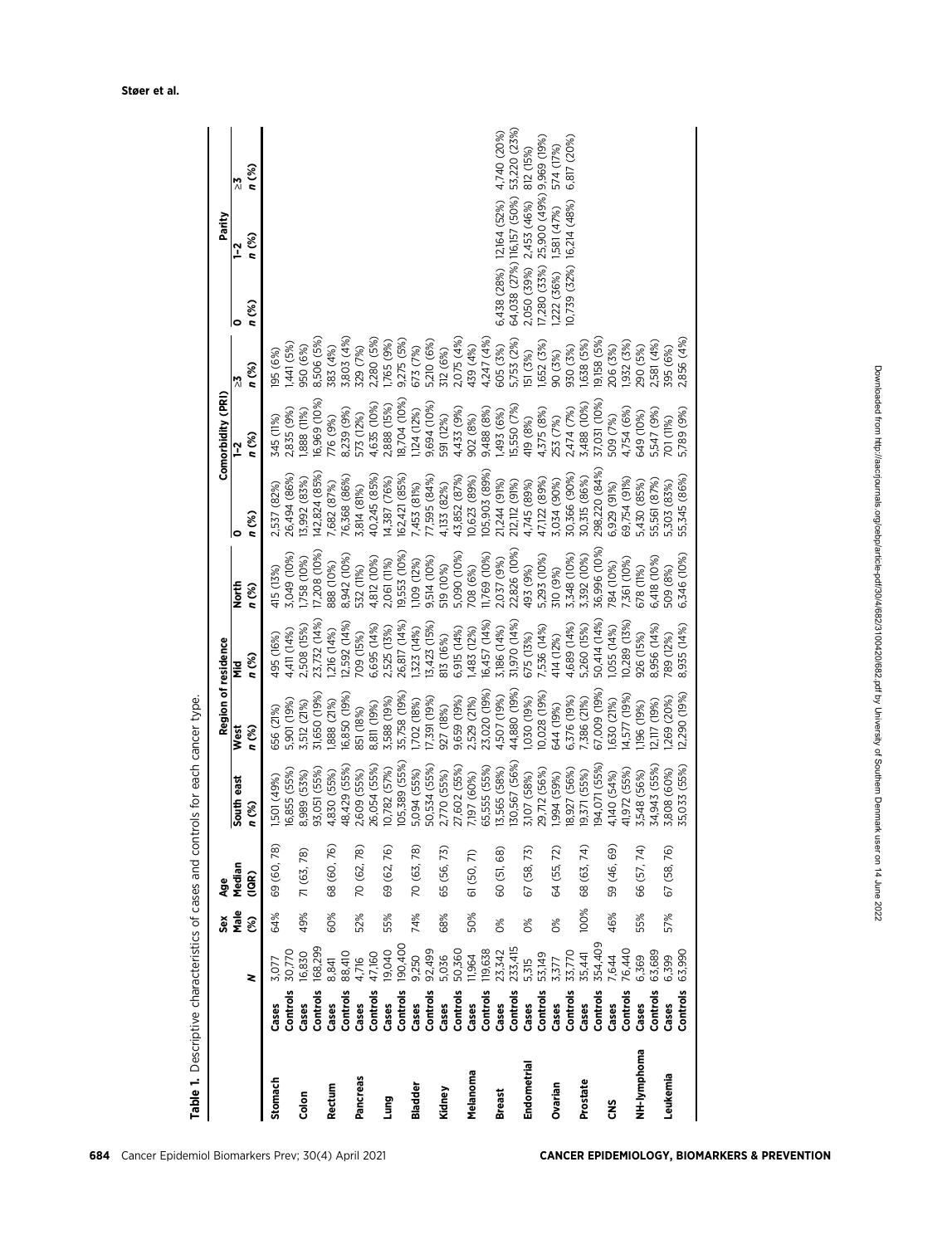## Long-term drug use

The first analysis evaluated the associations between combinations of all drugs and all 15 cancer types included in this study. The results are illustrated in Fig. 1 (ATC2-level) and Supplementary Fig. S1A–S1V (ATC4-level). Although Fig. 1 focuses on ATC2 level results, combinations for which ATC4-level signals (and no ATC2-level signal) were detected were highlighted by the ATC4 code. HRs, CIs, and P values are presented in Supplementary Table S1 (ATC2-level) and Supplementary Table S2 (ATC4-level) as well as in our online interactive tool [\(https://www.pharmacoepi.](https://www.pharmacoepi.org/) [org/](https://www.pharmacoepi.org/) apps.io/drugwas/).

#### ATC2-level

On the ATC2-level, we investigated 15 cancer types against 82 drug classes (i.e., 1,230 combinations), and found 145 (11.8%) signals (Fig. 1; blue/red corresponding to protective/detrimental associations). These signals were unevenly distributed across cancer types, with most signals for lung cancer (22 detrimental, 9 protective). Lung and kidney cancer had the highest number of detrimental signals (22 and 21, respectively). Prostate cancer had the highest number of protective signals (9). The drug classes with the most signals were antibacterials for systemic use (J01; 8 detrimental, 1 protective), analgesics (N02; 6 detrimental, 2 protective) and antidiabetics (A10; 6 detrimental, 2 protective). As shown in Fig. 1, the power was high (>90%) for about two third of all investigated ATC2 codes.

### ATC4-level

On the ATC4-level, we investigated 15 cancer types against 542 drug classes (i.e., 8,130 combinations) and found 77 (0.9%) signals (64 detrimental, 13 protective). The majority of the detrimental signals (39) were observed for lung cancer. Four combinations did not have an unadjusted signal on the corresponding ATC2 level and where thus marked with the ATC4 level codes in Fig. 1.

Overall, we observed that the signals involving antibacterials for systemic use (J01) were mainly based on penicillins (J01CA/E), tetracyclines (J01AA), macrolides (J01FA), and trimethoprim/sulfonamides (J01EA/E). The statistical power was low to moderate for the majority of combinations assessed.

The ATC4-level signals resulting from drugs used in diabetes (A10) were mainly driven by intermediate-acting insulins (A10AC) and the blood glucose–lowering drugs biguanides (A10BA) and sulfonyleras (A10BB). The signals for these drugs were mainly detrimental for stomach, colon, rectum, pancreas, kidney, and endometrial cancer and protective for lung and prostate cancer. The power to detect associations was moderate to high.

For analgesics, the by far strongest ATC4-level signals were seen for lung cancer risk related to intake of natural opium alkaloids, phenylpiperidine and diphenylpropylamine derivatives (N02AA/B/C), opioids (plain or in combination with non-opioid analgesics N02AJ/X) and anilides (paracetamol N02BE). Most signals for other relevant cancer types were cumulative for opioids and anilides. The power for the corresponding ATC4 analyses was generally low, but moderate or high for opioids and anilides.

# Dose–response analysis

We evaluated which signals from the long-term use analysis were confirmed in the dose–response analysis (Fig. 1; arrow up/down corresponding to detrimental/protective dose–response associations, square corresponding to an association mainly independent of dose). Among 145 signals, we identified 23 detrimental and 10 protective dose–response relationships. Additional 50 signals were classified as



#### Figure 1.

Heatmap of associations between prescribed drugs on ATC2 level and 15 cancer types. Cells marked with arrows indicate protective (arrow down) and detrimental (arrow up) dose–response relationships, and cells marked with squares indicate associations mainly independent of dose. P, unadjusted P value;  $P_{\text{adi}}$ , multiple testing adjusted P value.

associations mainly independent of dose (33 detrimental, 17 protective associations).

### Histological subtypes

We evaluated the risk of drugs for specific histological subtypes and illustrated the results in Supplementary Fig. S2 (ATC2-level) and Supplementary Fig. S3A–S3V (ATC4-level) as well as in our online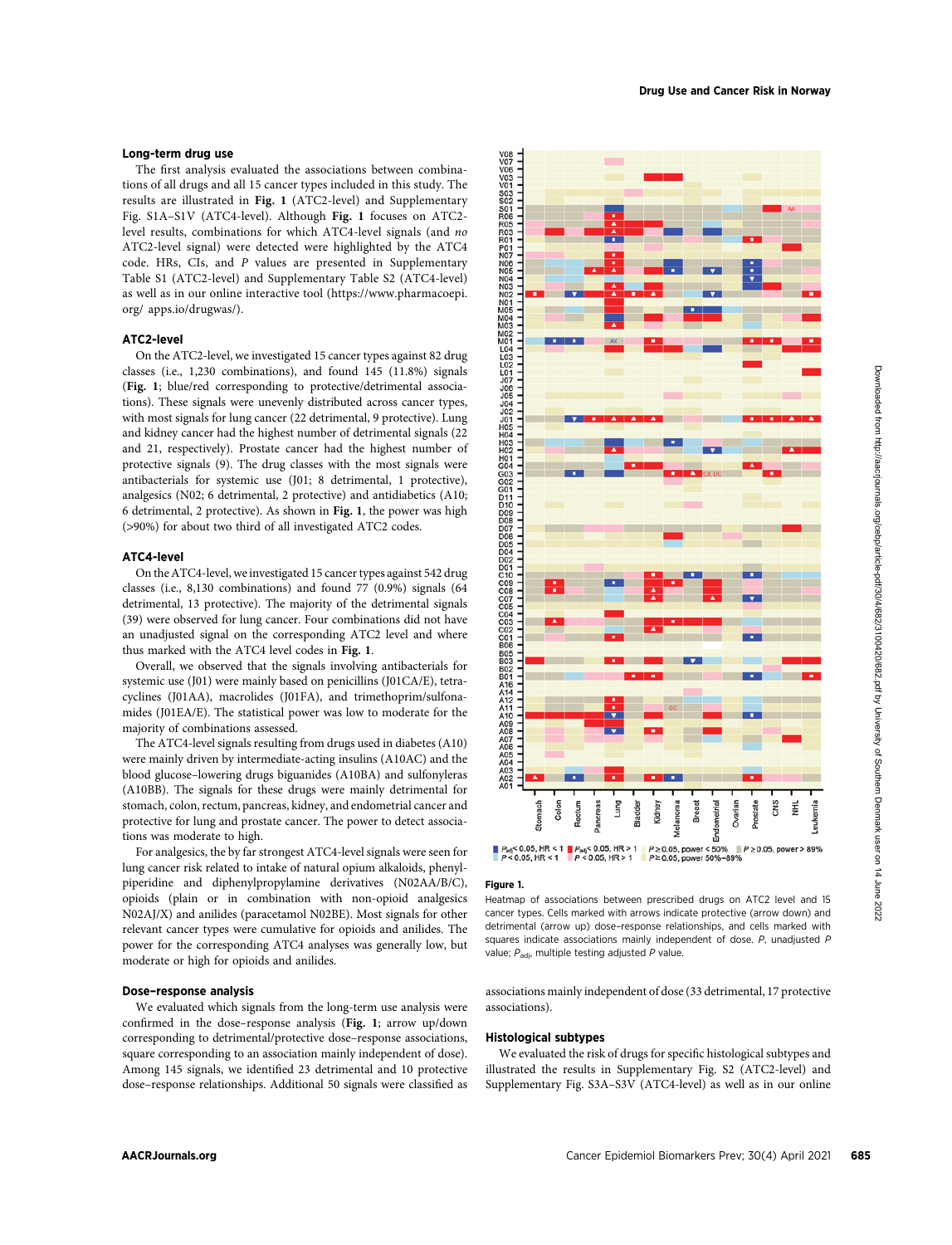tool. HRs, CIs, and P values are presented in Supplementary Table S3 (ATC2-level) and Supplementary Table S4 (ATC4-level).

#### The role of covariates as potential confounders

Observed and modeled confounders in our dataset are county of residence, other drug use, comorbidity, and parity (for female cancers only). The distribution of observed potential confounders is presented in Table 1. The impact of county of residence on cancer risk is most obvious when investigating drug use related to melanoma, stomach, and leukemia. Table 1 also indicates that there is no difference between cases and controls with respect to underlying comorbidities, except for smoking-related cancers, that is, lung, bladder, and kidney cancer. For female cancers, it can be seen that cases had lower parity than controls.

#### Proof of concept

We first verified that well-known associations emerged in our study. As expected, we found a protective association between aspirin use and colorectal cancer (ref. 16; ATC code B01AC06; HR, 0.91; 95% CI, 0.84–0.97). We also observed an association between use of menopausal hormone therapy and increased risk of breast cancer, both for estrogens only (G03C; HR, 1.16; 95% CI, 1.04–1.31) and progestines and estrogens in combination (G03F; HR, 2.07; 95% CI, 1.82–2.35), consistent with randomized and observational studies (17).

Second, we evaluated the agreement between our results and those from two other recent studies based on data from Sweden (4) and Denmark (Table 2; ref. 18): 8 of our 10 signals in breast, colon, and prostate cancer on the ATC4-level, were also found in the Swedish study. The Danish study was based on histological subtypes and ATC4-level: Of the 95 signals in both datasets with matching drug– histologic subtype cancer risk combination, 25 of these had concordant results. Additional 7 signals show up when allowing signals on the same ATC3-level to replicate a particular finding on the ATC4-level.

# Unexpected signals

Some unexpected associations emerged from our analyses, which had not been reported in earlier epidemiological studies. We report here three examples: (i) a protective association between drugs that decrease the production of stomach acid [H2-receptor antagonists (A02BA) and proton pump inhibitors (A02BC)] and melanoma risk, (ii) a protective association between anticholinesterases (N06DA), a class of anti-dementia drugs, and lung, colon and particularly prostate cancer, and (iii) an association between use of propulsives (A03FA), a type of drug used to reduce nausea and vomiting, and increased risk of lung cancer.

# Discussion

We have presented the results of a population-based nested case– control study (8) involving approximately 2 million residents in Norway, and evaluated associations between prescribed drugs and cancer risk for the 15 most common cancer types and corresponding histological subtypes.

#### Discussion of results

As for the analysis on the ATC2-level, the majority of the detrimental associations (39) were observed for lung cancer. This is not surprising, as lung cancer is heavily associated with smoking, which also causes numerous other diseases related to lung function, such as COPD (19) and inflammations (20). The drug classes with most signals were antibacterials for systemic use, analgesics, and drugs used in diabetes. Confounding by indication might also explain a substantial proportion of these other findings. For example, diabetes and obesity are risk factors for several cancer types (21) and extensive antibiotics use might be related to inflammations (22) and bacterial infections (23), associated directly with cancer development. Confounders, observed and unobserved, known and unknown, thereby play an important role when interpreting the results of our study. This concerns in particular life-style variables, including smoking, alcohol intake or BMI (24, 25). As an example, obesity and other related lifestyle factors represent essential confounders of the observed detrimental associations between drugs used in diabetes (A10) and the risk of colon, endometrial, kidney, pancreas, rectum and stomach cancer (21). The protective association between the intake of antidiabetic

Table 2. Number of replicated findings with corresponding ATC4 codes in the Danish and Swedish studies.

|                                   |                                            | <b>Denmark</b>                                                   |                                            | Sweden                        |
|-----------------------------------|--------------------------------------------|------------------------------------------------------------------|--------------------------------------------|-------------------------------|
| <b>Cancer type</b>                | <b>Number of</b><br>replicated<br>findings | ATC4-codes                                                       | <b>Number of</b><br>replicated<br>findings | ATC4-codes                    |
| <b>Prostate</b>                   | $1$ of $7$                                 | NO6DA, NO5AA (ATC3: NO5AB/NO5AH),<br>NO3AF (ATC3: NO3AA/NO3AB)   | 4 of 5                                     | GO4BE, GO4CA, NO5AA,<br>N06DA |
| Colon                             | $0$ of $1$                                 | MOIAB (ATC3: MOIAG)                                              | $0$ of $1$                                 |                               |
| <b>Breast</b>                     | $1$ of $4$                                 | C10AA (ATC3: C10AD), G03FA,<br>GO3FB (ATC3:GO3FA)                | 4 of 4                                     | GO3FA, GO3FB, C10AA,<br>G03CX |
| <b>Stomach</b>                    | $0$ of $1$                                 |                                                                  |                                            |                               |
| <b>Bladder</b>                    | 2 of 4                                     | RO3BB, JOICA                                                     |                                            |                               |
| <b>Pancreas</b>                   | $0$ of $2$                                 |                                                                  |                                            |                               |
| Kidney                            | 2 of 9                                     | A11CC, CO8CA                                                     |                                            |                               |
| <b>Melanoma</b>                   | $1$ of $4$                                 | G03AA                                                            |                                            |                               |
| <b>CNS</b>                        | $0$ of $1$                                 |                                                                  |                                            |                               |
| <b>NHL</b>                        | $0$ of $4$                                 | SOIAA (ATC3: SOIAX)                                              |                                            |                               |
| Leukemia                          | $0$ of $3$                                 | MOIAE (ATC3: MOIAB)                                              |                                            |                               |
| Lung (adenocarcinoma)             | 4 of 13                                    | JO1FA, NO5BA, NO5CD, RO3AC                                       |                                            |                               |
| Lung (squamous cell<br>carcinoma) | 9 of 20                                    | JO1CE, JO1FA, NO2AX, NO2BE, NO5BA, NO5CD,<br>RO3AC, RO5CB, RO5FA |                                            |                               |
| Lung (other)                      | 5 of 22                                    | JOICE, MO3BA, NO5BA, RO3AC, RO3BA                                |                                            |                               |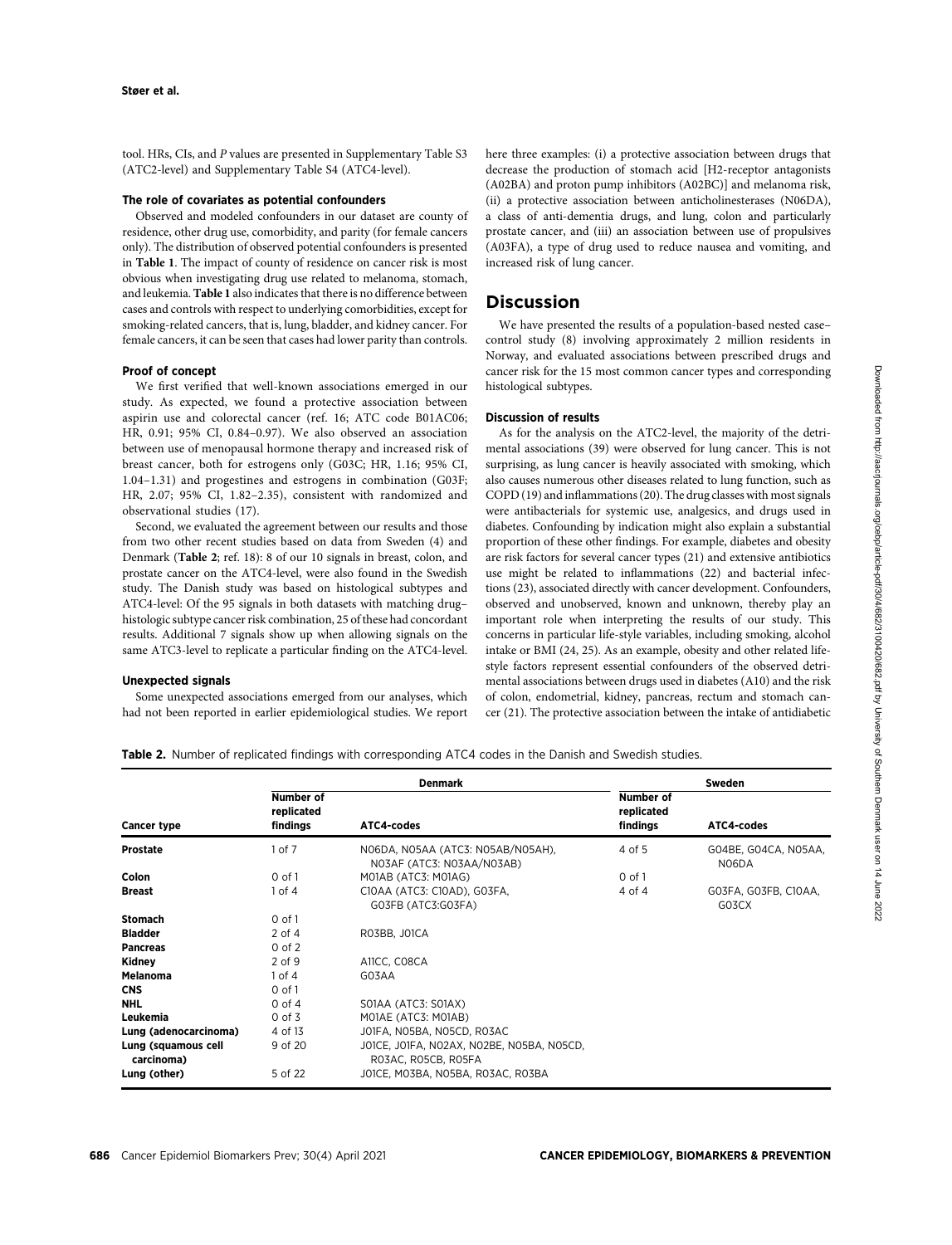drugs and the risk of prostate cancer may also rely on confounding by indication as diabetes has been shown to be associated with a lower risk of prostate cancer (26). The largest risk related to the use of antibacterials was observed for bladder and urinary tract cancer and suffers from a confounding by indication bias as the indication (urinary tract infection) for taking the actual drug (antibiotics) is a strong risk factor for some subtypes of bladder cancer (27–29).

When considering the observed potential confounders county of residence, other drug use, comorbidity and parity (for female cancers), these factors might either be confounders themselves, or they might act as a proxy for other confounders. For example, place of residency may reflect a different drug use and/or cancer risk pattern on the population level possibly capturing a combination of life-style related variables. County of residency had the largest impact when investigating drug use related to melanoma (related to sun exposure) and stomach cancer risk (related to H. pylori infection). Long-term use of other drugs (from other drug groups than the drug of interest) captures whether the effect observed for a specific drug group of interest might be due to the drug group itself or due to another drug group used in combination or supplemental. In this case, the other drug use might directly be associated to the drug under investigation, but may also impact cancer risk, thus acting as a confounder on the drug–cancer association. One example is NSAIDs that are often coadministered with proton pump inhibitors to reduce NSAIDinduced gastrointestinal adverse events.

A comparison between our results and recent similar DWAS in Denmark and Sweden indicates concordance in 8 of 10 (Denmark), and 25 of 95 (Sweden) drug–cancer associations. These high proportions of agreement reveal a proof of concept, especially as these studies vary in study design and analytical methods. Another study from the Kaisers Permanente program (3) suggested that the following associations may not be due to chance: Sulindac with gallbladder cancer and leukemia, hyoscyamine with non-Hodgkin lymphoma, nortriptyline with esophageal and hepatic cancer, oxazepam with lung cancer, both fluoxetine and paroxetine with testicular cancer, hydrochlorothiazide with renal and lip cancer, and nifedipine with lip cancer. Among the cancers we included in our study, we found detrimental associations between use of oxazepam (N05BA04) and lung cancer risk (HR, 1.90; unadjusted 95% CI, 1.23–1.50) and a tendency for hydrochlorothiazide (C03AA03) and kidney cancer risk (HR, 1.52; unadjusted 95% CI, 0.93–2.46), whereas the other drug–cancer combinations proposed by the Kaiser Permanente program had too few exposed cases in our study to allow replication.

We presented three examples of unexpected associations from our analyses. To our knowledge, they have not been reported previously in epidemiological studies. Some preclinical evidence exists for two of the examples. Histamine has been reported to be a growth factor for human cell lines from many cancers (30), including melanoma (31) and cancers from the gastrointestinal tract (32). The picture is, however, complicated with divergent effects of histamine depending on the characteristics of the cancer cells (32), possibly explaining why solely melanoma showed a positive association with H2-receptor antagonists in our study. Proton pump inhibitors will decrease intracellular pH and was found to inhibit melanoma cell growth in vitro and in nude mice transplanted with human melanoma (33). The only drug in the group of propulsives is metoclopramide, inhibitor of dopaminergic D2 receptors. Overexpression of D2 receptors was found to inhibit growth in non–small cell lung cancer cell lines (34), and D2-receptor agonists abrogated lung tumor progression in human xenograft murine models (35). Moreover, pathological examination of human lung cancer tissue revealed a positive correlation between endothelial D2 receptor expression and tumor stage (35). However, we did not find any preclinical evidence supporting our findings of a possible protective association between anticholinesterases and a class of anti-dementia drugs, and lung, colon and particularly prostate cancer.

## Discussion of methods

Our use of P values and thresholds may be criticized (36, 37). However, in all types of statistical screening attempts, the challenge is to separate signals worth following up from irrelevant signals. The P value can be used to quantify the strength of the association between a certain drug (or groups of drugs) and cancer risk (38). Thus, we show the P values together with the underlying effect estimates, the HR and the corresponding CIs. Furthermore, we use a well-known (5%-adjusted and unadjusted), although arbitrary, threshold to illustrate the findings in the figures. As all effect estimates, including CIs are also shown, the readers can interpret the results in different ways based on own preferences. We acknowledge that our results reveal statistical associations only, not implying causal effects. However, a strong signal might be considered as hypothesis generating and worth further investigation at clinical, molecular or epidemiological levels.

Our study required a priori choices of thresholds to be made, which influences the interpretation of the data. For example, we removed all drug use within the past 12 month before cancer diagnosis (index date) to avoid signals due to reverse causation. There are different thresholds used in the literature as the length of this period is dependent on the disease or outcome of interest, and the detection time. A recent study suggested that 6 month lag was sufficient (39). As we do not have any information on drug use before 2004, some of the non-users of drugs could in fact have been former-users, which potentially weakens the associations found in our study. We also defined chronic drug use as 8 or more prescriptions, which in most cases approximately corresponds to 2 years of drug use. The underlining assumption is that the subjects must be drug exposed over a longer period of time to affect cancer risk.

The scientific value of association studies has been questioned, given their lack of clinical, molecular and lifestyle data, as illustrated by the discussion between Patrignani and colleagues (40) and Pottegård and colleagues (18), after the publication of the Danish screening results. However, the importance of using the full spectrum of evidence, including observational studies, has long been acknowledged (1).

A comparison of our results with other results from similar studies is not straightforward given differences in study design, statistical modeling methods, and criteria for statistical significance of a signal. We chose to compare our results with the Swedish and Danish DWAS (2, 4) by evaluating whether a signal found in our study also had been defined as a signal in the Swedish or Danish datasets, respectively. This is a rather strict way to approach this, but there were still many replications. This does not necessarily imply that the corresponding associations are more likely to be causal. It rather means that even though there are many country- and dataset-specific differences, several associations are robust, as suggested elsewhere (38).

The advantages of our study are the relatively large amount of data based on high-quality registry data leading to the possibility of detecting associations of rare but possibly serious adverse events, such as cancer. Although our study has its limitations, as described above, it is superior to the general medicines' safety monitoring of marketed drugs based on the spontaneous reporting of suspected adverse reactions by health-care professionals, consumers, and drug users (18), in particular for rare and long-term side effects.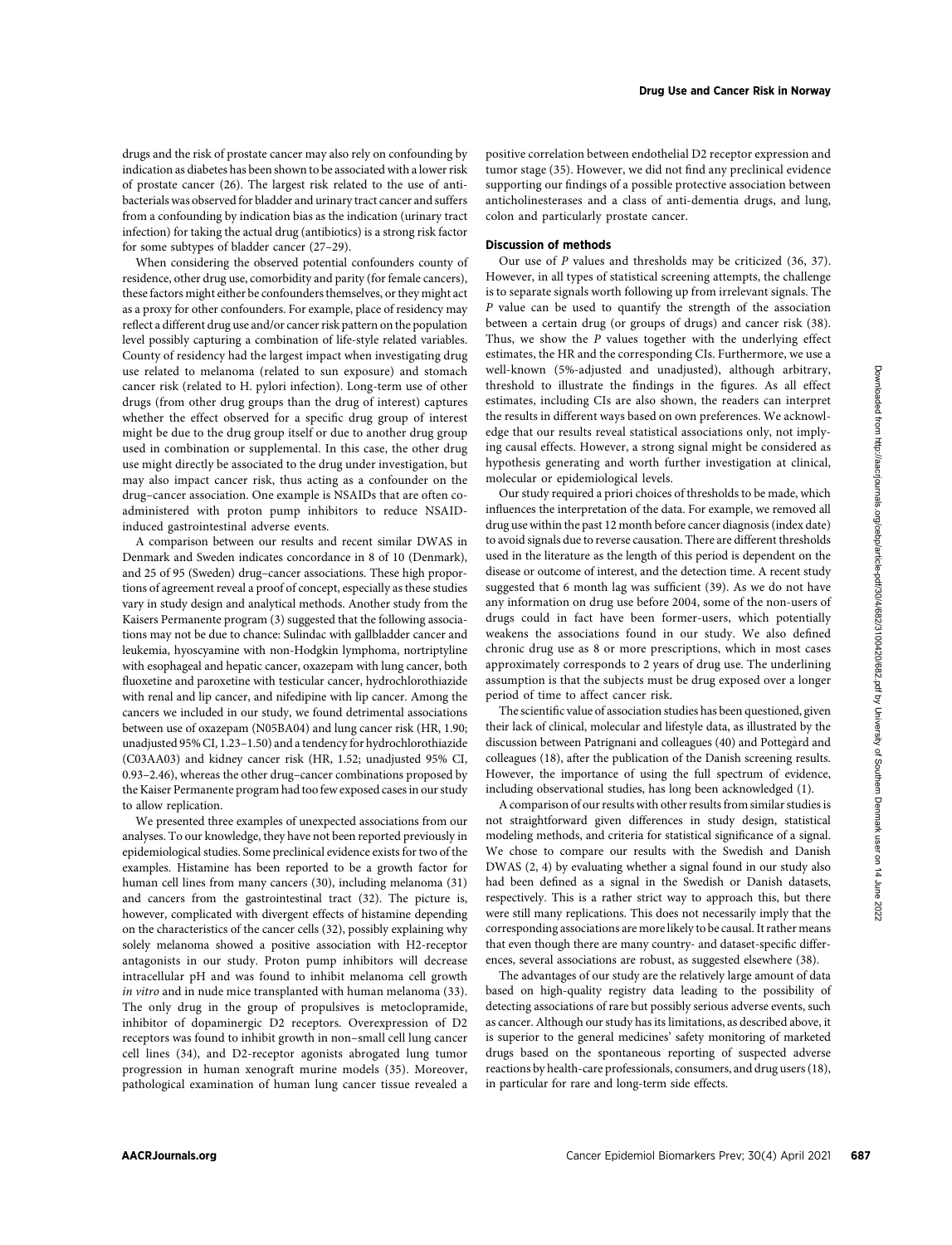In conclusion, this DWAS study verified some previously reported associations and also generated several new hypotheses for potential drug use—cancer risk associations. Some of these new findings are supported by previous preclinical results of hypothesized carcinogenic or chemopreventive effects. However, results of our study need to be validated in more tailored epidemiological studies. Moreover, preclinical studies could provide more insight in biological mechanisms.

## Authors' Disclosures

. Karlstad reports participation in two Post-Authorization Safety Studies (PASS) unrelated to the submitted work. The studies are on an antidiabetic drug and an antipsoriasis drug, and have been imposed by the European Medicines Agency (EMA) and are funded by the marketing authorization holders (Novo Nordisk and Leo Pharma). All funds are paid to the institution where he is employed (no personal fees). The studies are conducted according to the EnCePP Code of Conduct for scientific independence and transparency. No disclosures were reported by the other authors.

#### Disclaimer

The authors alone are responsible for the views expressed in this article and they do not necessarily represent the decisions, policy, or views of the International Agency for Research on Cancer/World Health Organization.

#### References

- 1. Laporte JR. Fifty years of pharmacovigilance–medicines safety and public health. Pharmacoepidem Drug Saf 2016;25:725–32.
- 2. Pottega rd A, Friis S, dePont Christensen R, Habel LA, Gagne JJ, Hallas J. Identification of associations between prescribed medications and cancer: a nationwide screening study. EBioMedicine 2016;7:73–9.
- 3. Selby JV, Friedman GD, Fireman BH. Screening prescription drugs for possible carcinogenicity: eleven to fifteen years of follow-up. Cancer Res 1989;49:5736–47.
- 4. Patel CJ, Ji J, Sundquist J, Ioannidis JP, Sundquist K. Systematic assessment of pharmaceutical prescriptions in association with cancer risk: a method to conduct a population-wide medication-wide longitudinal study. Sci Rep 2016;6:31308.
- 5. Pottega rd A, Hallas J, Olesen M, Svendsen MT, Habel LA, Friedman GD, et al. Hydrochlorothiazide use is strongly associated with risk of lip cancer. J Intern Med 2017;282:322-31.
- 6. Pottegård A, Pedersen SA, Schmidt SAJ, Hölmich LR, Friis S, Gaist D. Association of hydrochlorothiazide use and risk of malignant melanoma. JAMA Intern Med 2018;178:1120–2.
- 7. Bertolini F, Sukhatme VP, Bouche G. Drug repurposing in oncology– patient and health systems opportunities. Nat Rev Clin Oncol 2015;12: 732–42.
- 8. Andreassen BK, Støer NC, Martinsen JI, Ursin G, Weiderpass E, Thoresen GH, et al. Identification of potential carcinogenic and chemopreventive effects of prescription drugs: a protocol for a Norwegian registry-based study. BMJ Open 2019;9:e028504.
- 9. WHO Collaborating Centre for Drug Statistics Methodology. ATC Structure and principles. [Cited 2020 Apr 5]. Available from: [https://www.whocc.no/atc/](https://www.whocc.no/atc/structure_and_principles/) [structure\\_and\\_principles/](https://www.whocc.no/atc/structure_and_principles/).
- 10. WHO Collaborating Centre for Drug Statistics Methodology. ATC/DDD Index. [Cited 2020 Apr 5]. Available from: [https://www.whocc.no/atc\\_ddd\\_index/.](https://www.whocc.no/atc_ddd_index/)
- 11. WHO Collaborating Centre for Drug Statistics Methodology. Guidelines for ATC classification and DDD assignment 2020. Oslo, Norway; 2019.
- 12. WHO Collaborating Centre for Drug Statistics Methodology. ATC alterations from 2005–2020. Available from: [https://www.whocc.no/atc\\_ddd\\_alteration](https://www.whocc.no/atc_ddd_alterations__cumulative/atc_alterations/) [s\\_\\_cumulative/atc\\_alterations/](https://www.whocc.no/atc_ddd_alterations__cumulative/atc_alterations/).
- 13. Cancer Registry of Norway. Cancer in Norway 2008 cancer incidence, mortality, survival and prevalence in Norway. Oslo: Cancer Registry of Norway; 2009.
- 14. Nilssen Y, Strand TE, Wiik R, Bakken IJ, Yu XQ, O'Connell DL, et al. Utilizing national patient-register data to control for comorbidity in prognostic studies. Clin Epidemiol 2014;6:395–404.

#### Authors' Contributions

N.C. Støer: Software, formal analysis, visualization, methodology, writing–review and editing. E. Botteri: Formal analysis, investigation, writing–review and editing. G.H. Thoresen: Formal analysis, supervision, investigation, writing–review and editing.  $\emptyset$ . Karlstad: Formal analysis, validation, investigation, writing–review and editing. E. Weiderpass: Supervision, validation, writing–review and editing. S. Friis: Conceptualization, investigation, writing–review and editing. A. Pottega rd: Conceptualization, methodology, writing–review and editing. B.K. Andreassen: Conceptualization, supervision, validation, investigation, methodology, writing– original draft, project administration.

#### Acknowledgments

We are grateful to Jan Ivar Martinsen from the Cancer Registry of Norway for data management support. Cherag Patel from Harvard Medical School kindly provided all results from the Cox regression in the Swedish Study.

The costs of publication of this article were defrayed in part by the payment of page charges. This article must therefore be hereby marked advertisement in accordance with 18 U.S.C. Section 1734 solely to indicate this fact.

Received August 3, 2020; revised September 11, 2020; accepted October 22, 2020; published first November 3, 2020.

- 15. Benjamini Y, Hochberg Y. Controlling the false discovery rate: a practical and powerful approach to multiple testing. J R Statist Soc Series B 1995;57: 289–300.
- 16. Flossmann E, Rothwell PM. Effect of aspirin on long-term risk of colorectal cancer: consistent evidence from randomised and observational studies. Lancet 2007;369:1603–13.
- 17. Collaborative Group on Hormonal Factors in Breast Cancer. Type and timing of menopausal hormone therapy and breast cancer risk: individual participant meta-analysis of the worldwide epidemiological evidence. Lancet 2019;394: 1159–68.
- 18. Pottega rd A, Friis S, Christensen Rd, Habel LA, Gagne JJ, Hallas J. Time for integrating clinical, lifestyle and molecular data to predict drug responses authors' reply. EBioMedicine 2016;7:11.
- 19. Postma DS, Bush A, van den Berge M. Risk factors and early origins of chronic obstructive pulmonary disease. Lancet 2015;385:899–909.
- 20. Lee J, Taneja V, Vassallo R. Cigarette smoking and inflammation: cellular and molecular mechanisms. J Dent Res 2012;91:142–9.
- 21. Lauby-Secretan B, Scoccianti C, Loomis D, Grosse Y, Bianchini F, Straif K. Body fatness and cancer—viewpoint of the IARC Working Group. N Engl J Med 2016; 375:794–8.
- 22. Coussens LM, Werb Z. Inflammation and cancer. Nature 2002;420:860–7.
- 23. Parsonnet J. Bacterial infection as a cause of cancer. Environ Health Perspect 1995;103:263–8.
- 24. Wu S, Zhu W, Thompson P, Hannun YA. Evaluating intrinsic and non-intrinsic cancer risk factors. Nat Commun 2018;9:3490.
- 25. Raghunathan TE, Lepkowski JM, Van Hoewyk J, Solenberger P. A multivariate technique for multiply imputing missing values using a sequence of regression models. Survey Methodology 2001;27:85–96.
- 26. Kasper JS, Giovannucci E. A meta-analysis of diabetes mellitus and the risk of prostate cancer. Cancer Epidemiol Biomarkers Prev 2006;15:2056–62.
- 27. Akhtar S, Al-Shammari A, Al-Abkal J. Chronic urinary tract infection and bladder carcinoma risk: a meta-analysis of case–control and cohort studies. World J Urol 2018:36:839-48.
- 28. Vermeulen SH, Hanum N, Grotenhuis AJ, Castano-Vinyals G, Van Der Heijden AG, Aben KK, et al. Recurrent urinary tract infection and risk of bladder cancer in the Nijmegen bladder cancer study. Br J Cancer 2015;112: 594–600.
- 29. Pottega rd A, Kristensen KB, Friis S, Hallas J, Jensen JB, Nørgaard M. Urinary tract infections and risk of squamous cell carcinoma bladder cancer: a Danish nationwide case–control study. Int J Cancer 2020;146:1930–6.
- 30. Faustino-Rocha AI, Ferreira R, Gama A, Oliveira PA, Ginja M. Antihistamines as promising drugs in cancer therapy. Life Sci 2017;172:27–41.